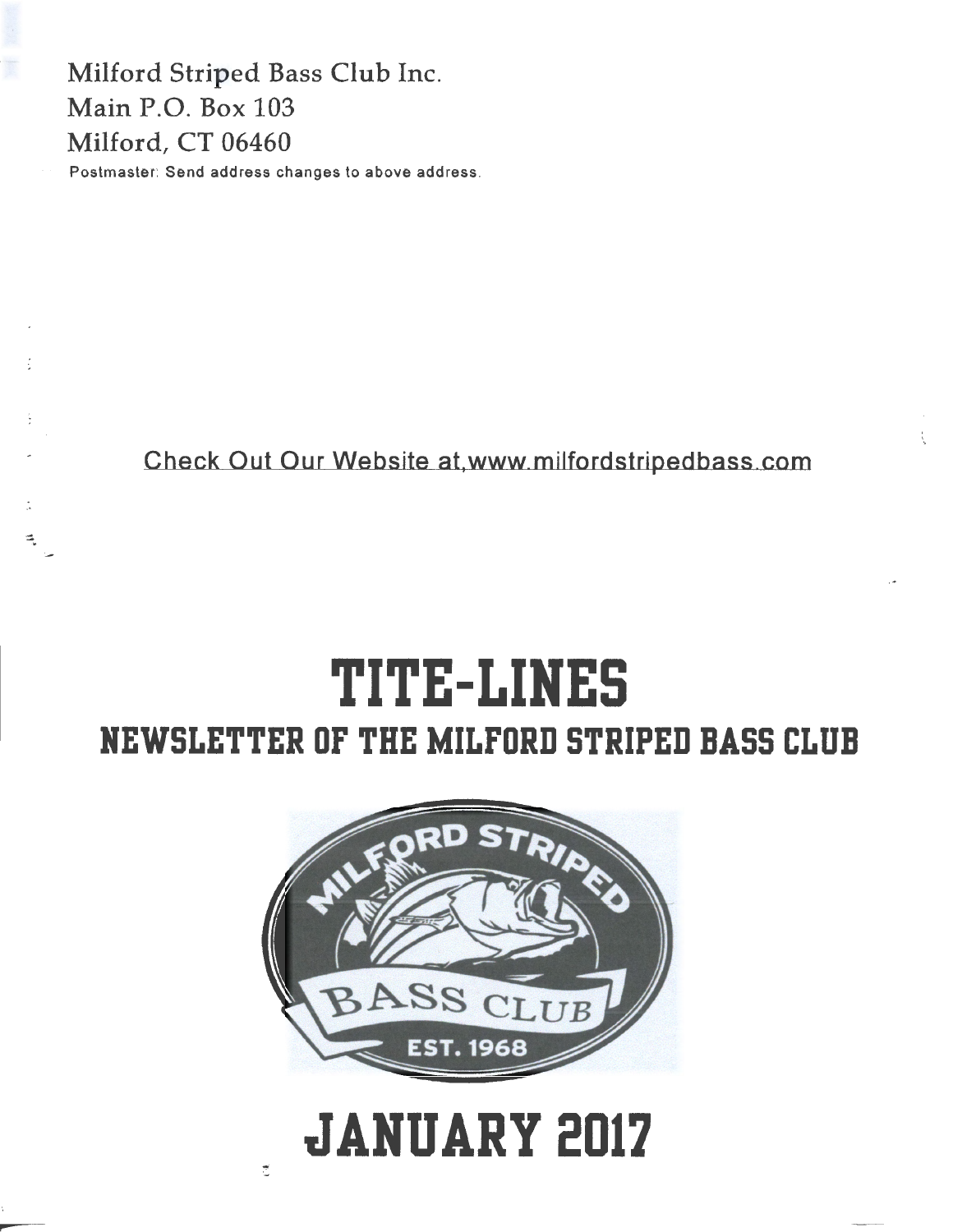### General Meeting

This month's general meeting will be held at 7:30 PM, January 25th , 2017 at the American Legion Hall, Merwin Ave. , Woodmont, CT.

The MSBC TITE-LINES

Published 11 times a year by the Milford Striped Bass Club. P.O. Box 103, Milford, CT 06460 All communications concerning The MSBC TITE-LINES should be addressed to: The MSBC TITE-LINES P.O. Box 103, Milford, CT 08480

Responsibility for contents of articles, papers, abstracts, etc. published herein rests entirely on the authors, not on the editor.

Postmaster: Send Address change to the MSBC TITE-LINES, c/o MEMBERSHIP, P.O. Box 103, Milford, CT 06460 CLUB OFFICERS FOR 2013

President.. .... Jim Pritchard 1st VP ...... Rob Jadach 2ndVP ...... ... Fred Chysslkos Treasurer....Johnny Belinda Recording Secretary..Lynn Pritchard Corresponding Secretary and Tite-Lines Editor, Harry Novak Photographer.......Jessie Henman Fish Committee ... Graham Lapham, Brian Thornhill, and Ben Arple Trout Derby........ Shawn and Jen Lalond Elected Board Members... John Nangle, Jack Wallace, and Miguel Morales lnterclub Reps . Paul Gluhanich

and Jim Pritchard

It's Your Newsletter! Remember to give Harry Novak a call if you have something to put in the "Tite-Lines".

203-261-4361 or harryn321 @charter. net I am trying to get the news letter out via e-mail and would like to get your current e-mail addresses .

### Upcoming\_ Events

1.General Meeting, January 25th, 2017, 7:30 PM, at the American Legion Hall, Merwin Av. Woodmont, CT

2.1nterclub Bluefish Tournament Banquet, January 27th, 2017, 7:00 PM

3. MSBC Awards Night Banquet, Feb.11, 2017, 7:00PM

## Please Return All 2015 Club **Trophies**



"Time out! Fish on!"

TheRe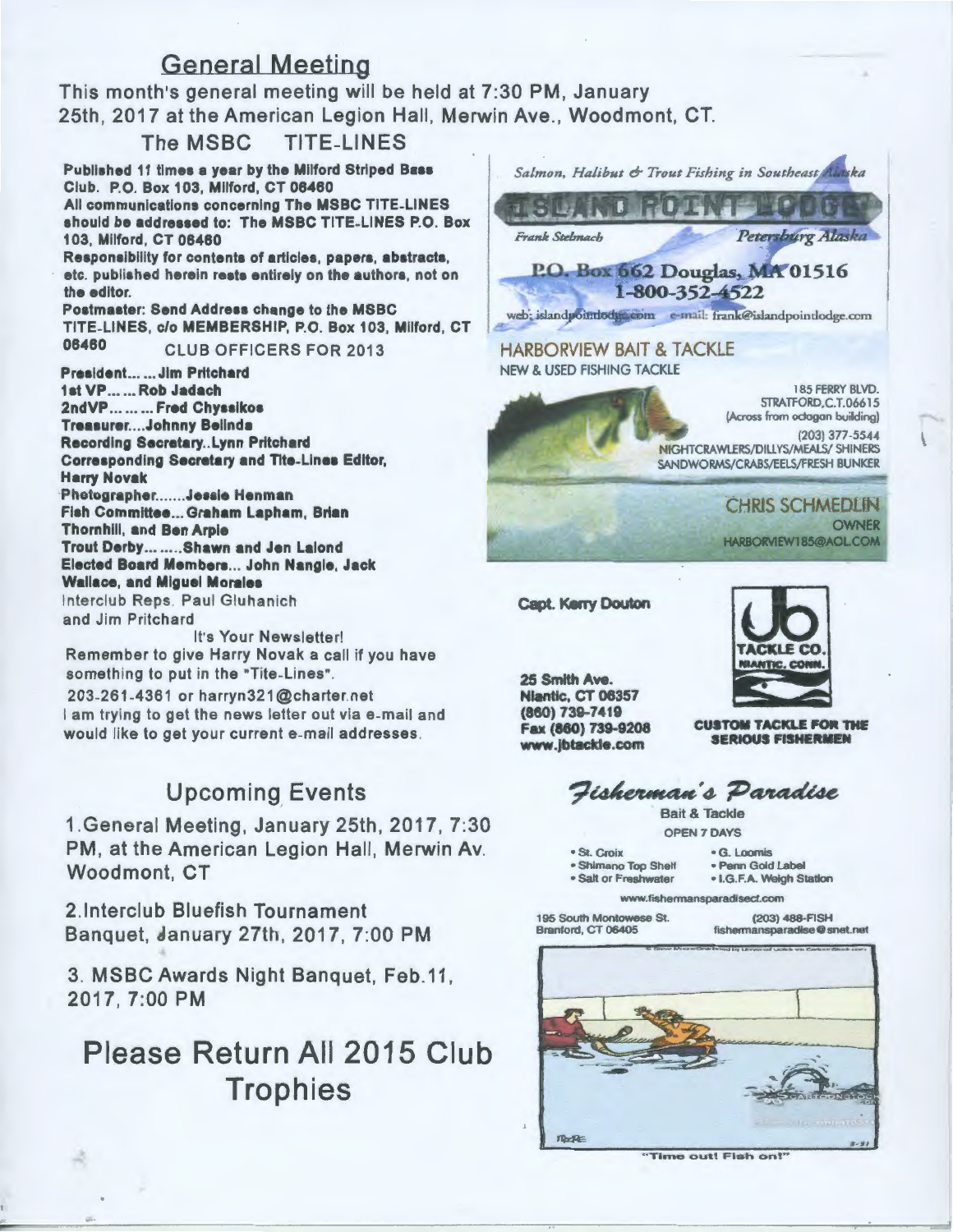## President's Letter

As we move slowly through the winter grind there are some things that we look forward to. Even though the weather hasn't been terrible it's still tough not fishing as much as we would like. But we do have some upcoming events that will carry us through. First up is the lnterclub Bluefish banquet which is January 27th.Followed by our Annual Awards banquet on February 11th. Our event is being held at Vazzys in Bridgeport. The admission is \$30.00 per person. Please plan to attend this month's meeting to sign up. We need a final head count ASAP. All details of the Dinner will be available at the meeting. It's always a great time with good food and a great raffle. We are also in the final stages of planning our annual tackle auction. The date will be April first. Please start to gather up all the items that you wish to put in the auction. We will be advertising it heavy this year and hope for a great turnout.

This year we are looking forward to our new fishing tournament schedule. As you know our tournaments are going to be open events with cash prizes. We also will be interacting with some other clubs in different events. All these things are in the planning stages but it looks like it will be an exciting fishing year. If anyone has any suggestions for a guest speaker for our meetings, please let me know. There are many things in the works this year and we really need everyone's input. That's why it's important that you attend the monthly meetings.

I again want to thank you all for your membership . This club is a success because of all of you !

FISH ON! Jim

....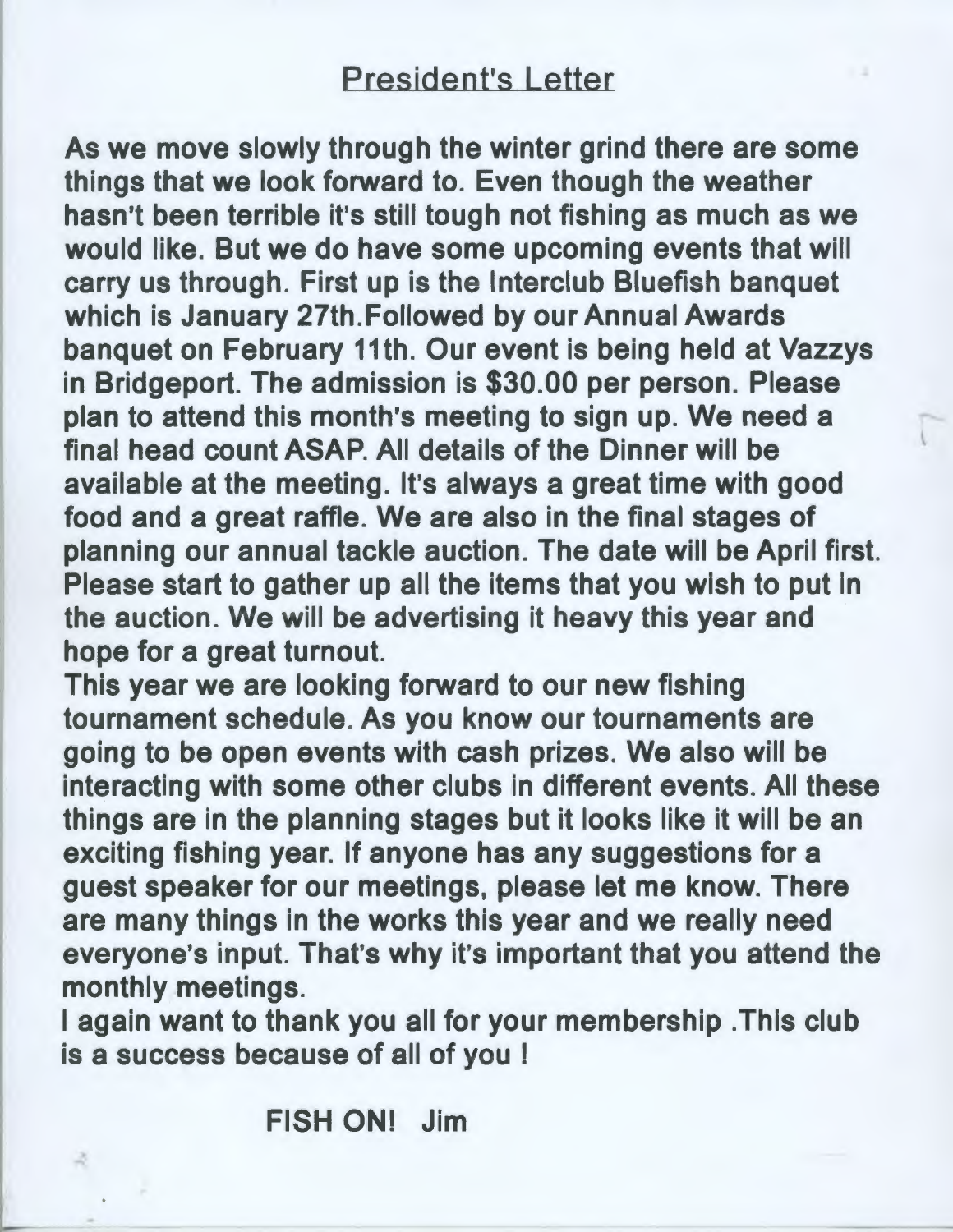# **JOKE**

### The mother-in-law

One fisherman went on fishing trip with his wife and mother-in-law. In the evening, the Mrs. awoke to find her mother gone. Rushing to her husband, she insisted on them both trying to find her mother. The man took a swig of whiskey and started to look for her. Not far from the camp, they came upon a chilling sight: the mother-in-law was backed up against a lake and a large crocodile stood facing her. The wife cried, "What are we going to do?"

"Nothing," said the husband. "The crocodile got himself into this mess, let him get himself out of it."





Your "I Fishing Source For Nore Then 30 Years 25 Spotth Av. Maptie CT. Ph 860-739-7419 Fex 860-739-9208

**Stratford Bait & Tackie** 1076% Stratford Avenue Stratford, CT 06615  $(203)$  377-8091

> **Chris Fulton** Owner Reel & Rod Repair

**Balt & Tackle Custom Rods** Specializing in Saltwater Fly Fishing Fresh & Saltwater Fly Tying Materials



**Victor Yanosy Home Staging Specialist** Office: 203.929.6388 · Cell: 203.520.5690 Fax: 203.929.3100 victor.yanosy@raveis.com Website: raveis.com/Victoryanosy 2 Huntington Street Huntington, CT 06484

raveis.com<br>"The Best Website in Real Estate" 300,000+ MLS listings updated daily . Follow us on our blog - blog.raveis.com



**Victor Yanosy REALTOR** 

INTEGRITY . SERVICE . EXPERIENCE

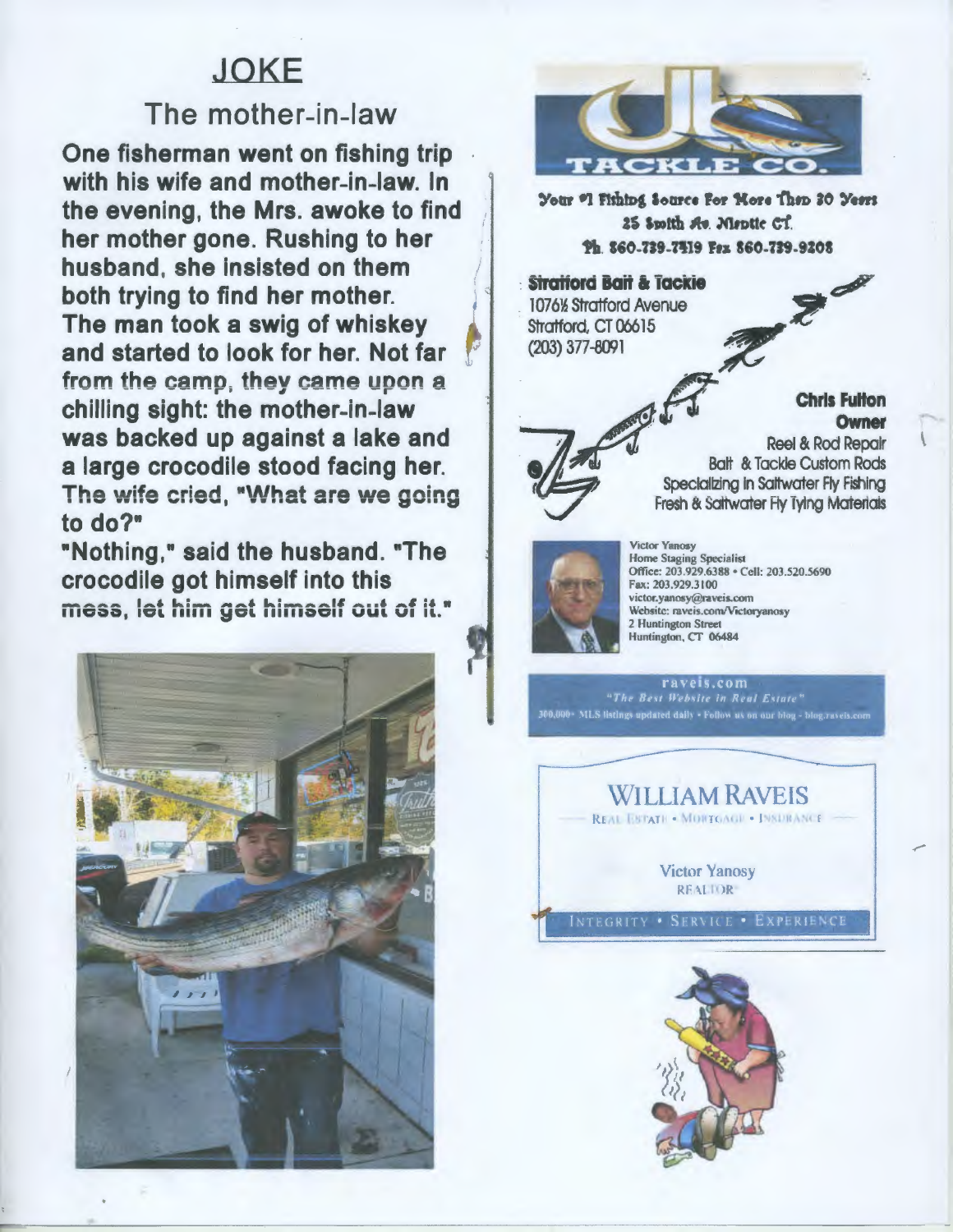#### How Water Temperature and Oxygen Affect Fishing

Theres no simple answer to the question, Why do fish bite? Many variables are involved. Two of the most Important conditions dictating fish feeding activity are:

- 1. Water Temperature
- 2. Oxygen Content

#### Water Temperature & Oxygen Content

Water consists of two parts hydrogen for every one-part oxygen. However, this oxygen Ia not used by the fish. They breathe the excess oxygen in the water. High barometric pressure forces more oxygen into the water than low barometric pressure. Also, wave action or current exposed more surface area, thus raising the oxygen content.

Growing plants give off abundant oxygen. Cold water has the ability to hold more oxygen than warm water. Hot summer temperatures can heat water so It wont hold enough oxygen to maintain fish life.

Oxygen content and water temperature go hand In hand; just like a reel goes with your fishing rod Fish are cold blooded and take on the temperature of their surroundings.

#### Why Fish Become Inactive

In cold water, enzymes that digest the food a fish eats are very slow acting. Therefore, It takes quite a while for a fishs meal to be completely utilized and the fish are Inactive. As the water warms, these enzymes become more active and fish eat more often.

The oxygen and temperature factors will finally reach a point where a fishs digestive system functions quickly. However warm water does not contain much excess oxygen, which fish need. When It gets too warm



Thermocline & Structure

ă

During warm months many lakes develop a thermocline . The top layer of water differs significantly from the colder water below. The top layer of water may be 15 feet deep. Water below that depth may drop 10 or 15 degrees

High oxygen content exists just above where the cold and warm water meet. This can be the key to success. The thermocline will be the same depth over the entire lake. It varies from lake to lake. If you can find areas where the thermocline meets weeds. rocks bars, structure or cover, you will almost be sure to find fish present